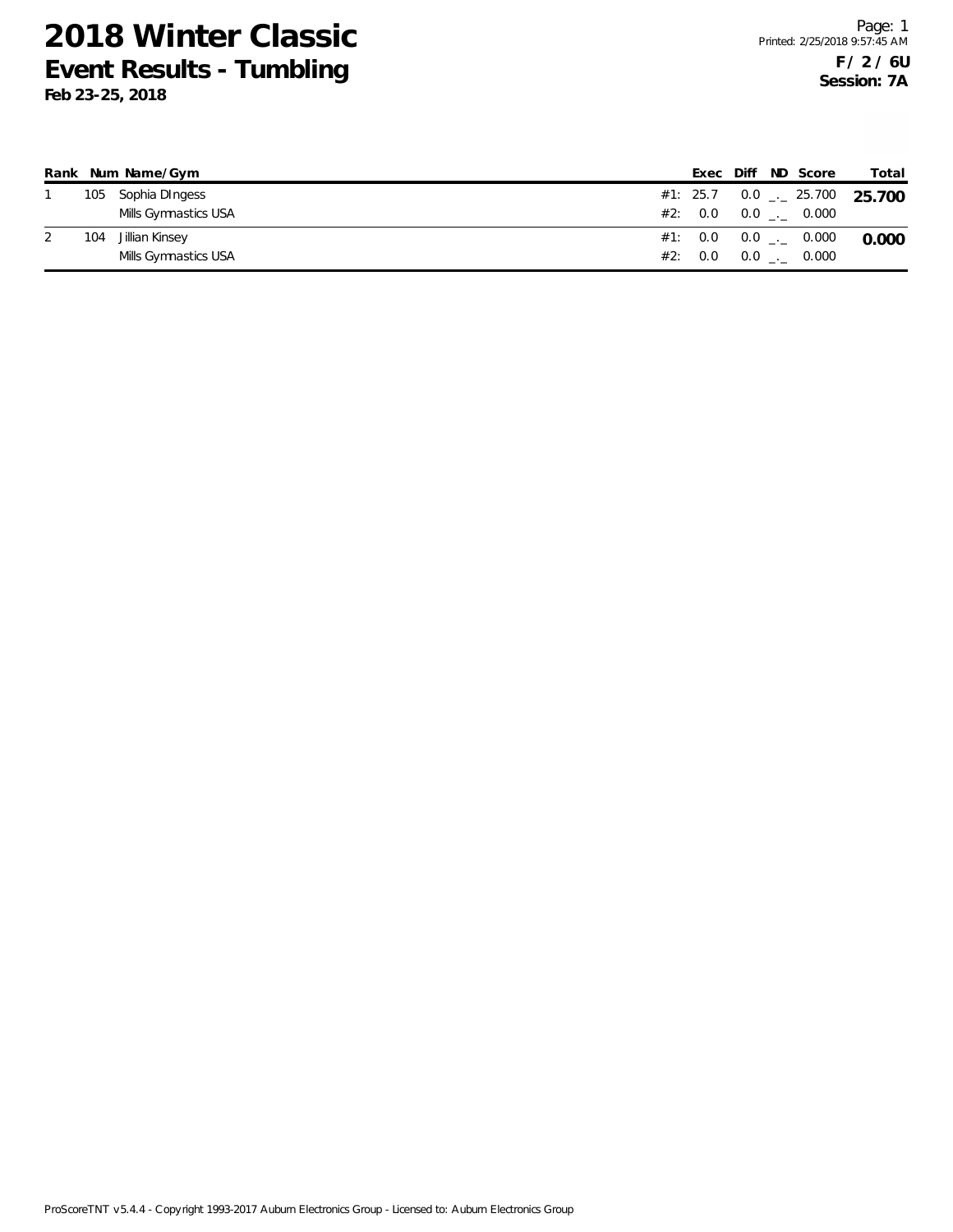|  | Rank Num Name/Gym             |  |  | Exec Diff ND Score           | Total                                      |
|--|-------------------------------|--|--|------------------------------|--------------------------------------------|
|  | 147 Sicily Smith              |  |  |                              | #1: 27.1  0.0 $\frac{1}{2}$ 27.100  54.000 |
|  | DeVeau's School of Gymnastics |  |  | $#2: 26.9 0.0$ $-26.900$     |                                            |
|  | 150 Adyson Martinez           |  |  |                              | #1: 28.0  0.0 $\ldots$ 28.000  51.100      |
|  | One World Gymnastics          |  |  | $#2: 23.1 \t 0.0 \t  23.100$ |                                            |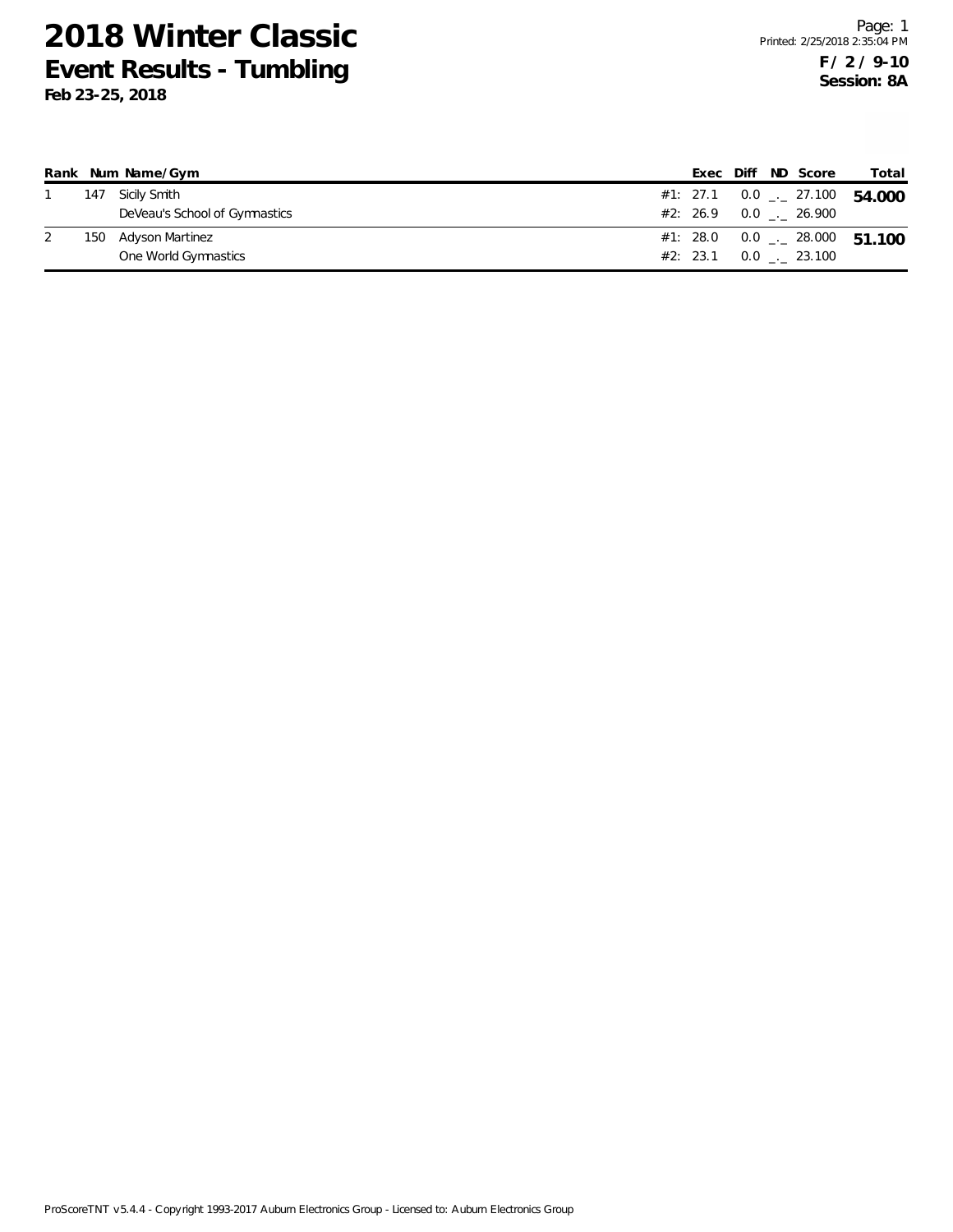|                |     | Rank Num Name/Gym                                             |     | Exec                 | ND Score<br>Diff                         | Total  |
|----------------|-----|---------------------------------------------------------------|-----|----------------------|------------------------------------------|--------|
| $1^*$          |     | 192 Kylie Moore<br>Central Illinois Gymnastics Academy        |     | #1: 28.0<br>#2: 28.3 | $0.0$ _._ 28.000<br>$0.0$ _ 28.300       | 56.300 |
| $1^*$          | 160 | Kylin Brockhouse<br>Central Illinois Gymnastics Academy       |     | #1: 27.9<br>#2: 28.4 | $0.0$ _ 27.900<br>$0.0$ _ 28.400         | 56.300 |
| 3              | 175 | Caitlyn Akina<br>Integrity Athletics                          |     | #1: 27.8<br>#2: 28.3 | $0.0$ _ 27.800<br>$0.0$ _ 28.300         | 56.100 |
| 4              | 136 | Annabel Gorman<br><b>Troy Gymnastics</b>                      |     | #1: 27.8<br>#2: 28.1 | $0.0$ _._ 27.800<br>$0.0$ _._ 28.100     | 55.900 |
| 5              | 178 | McCoy Turner<br>Troy Gymnastics                               |     | #1: 27.6<br>#2: 28.1 | $0.0$ _ 27.600<br>$0.0$ _._ 28.100       | 55.700 |
| 6              | 161 | Kayley Wilson<br>DeVeau's School of Gymnastics                |     | #1: 27.9<br>#2: 28.1 | $0.0 - 0.2 27.700$<br>$0.0 - 0.2 27.900$ | 55.600 |
| $\overline{7}$ | 145 | Kaylee Swenson<br>Integrity Athletics                         |     | #1: 27.2<br>#2: 27.7 | $0.0$ _._ 27.200<br>$0.0$ _ 27.700       | 54.900 |
| 8              | 153 | Vera Flores<br>Gleasons Gymnastics School                     |     | #1: 26.8<br>#2: 26.7 | $0.0$ _ 26.800<br>$0.0$ _ 26.700         | 53.500 |
| 9              | 156 | <b>Ellis Dimitrie</b><br><b>Flipspot Gymnastics and Cheer</b> |     | #1: 26.2<br>#2: 27.1 | $0.0$ _._ 26.200<br>$0.0$ _ 27.100       | 53.300 |
| 10             | 184 | Logan Baumer Campe<br>Gleasons Gymnastics School              |     | #1: 24.9<br>#2: 26.4 | $0.0$ _._ 24.900<br>$0.0$ _ 26.400       | 51.300 |
| 11             | 146 | Gianna Perrera<br><b>Flipspot Gymnastics and Cheer</b>        |     | #1: 25.5<br>#2: 25.2 | $0.0$ _._ 25.500<br>$0.0$ _ 25.200       | 50.700 |
| 12             | 135 | Danielle Brobst<br><b>Integrity Athletics</b>                 | #1: | 0.0<br>#2: 27.0      | $0.0$ _._ 0.000<br>$0.0$ _ 27.000        | 27.000 |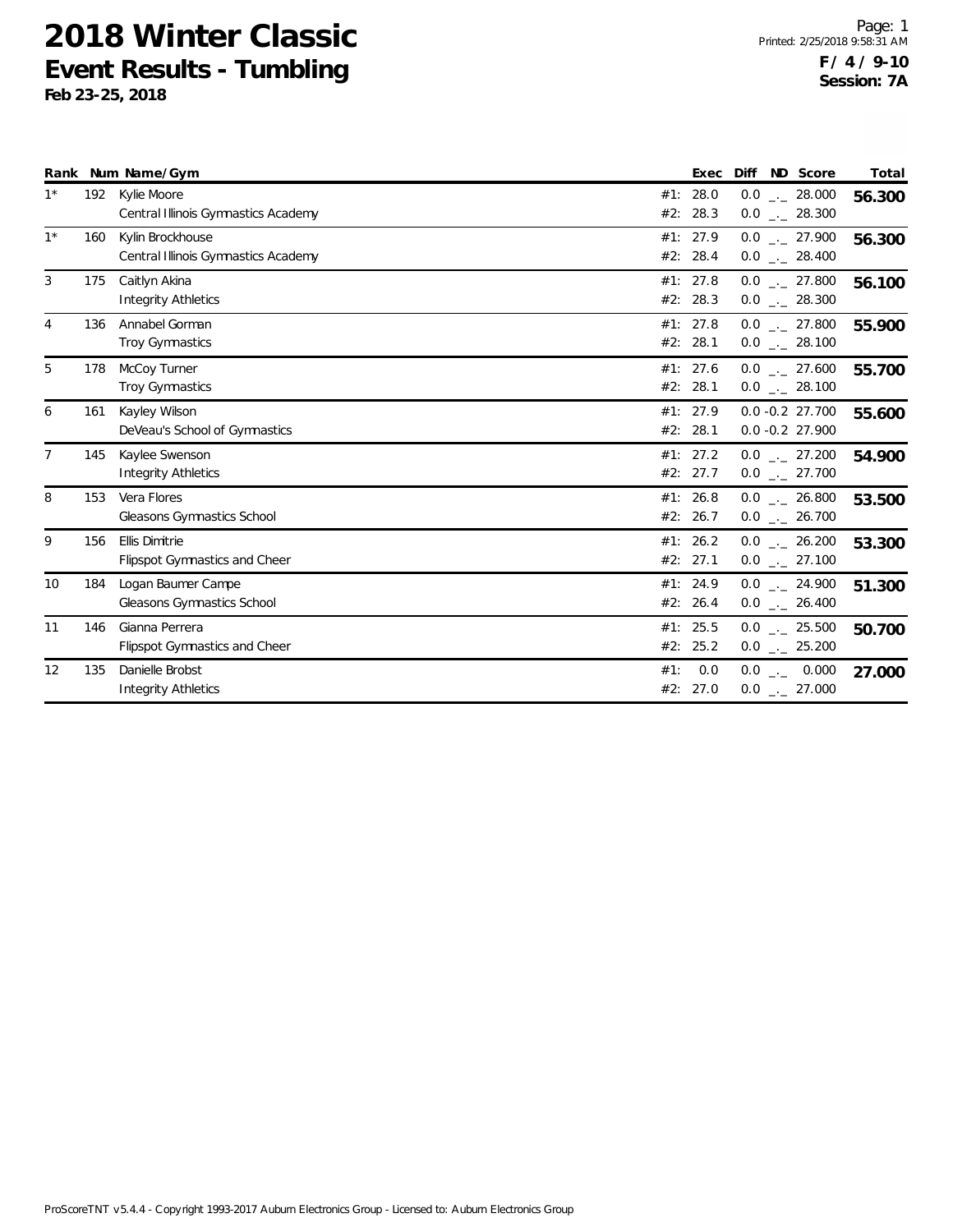|     | Rank Num Name/Gym    |  |  | Exec Diff ND Score            | Total                                        |
|-----|----------------------|--|--|-------------------------------|----------------------------------------------|
| 107 | Harper Peterson      |  |  |                               | #1: 27.1  0.0 $\frac{1}{2}$ 27.100  54.100   |
|     | One World Gymnastics |  |  | $#2: 27.0 0.0$ $-.27.000$     |                                              |
| 108 | Emma Torrez          |  |  |                               | #1: 27.2 $0.0$ $_{\leftarrow}$ 27.200 50.400 |
|     | One World Gymnastics |  |  | $#2: 23.2 \t 0.0 \t . 23.200$ |                                              |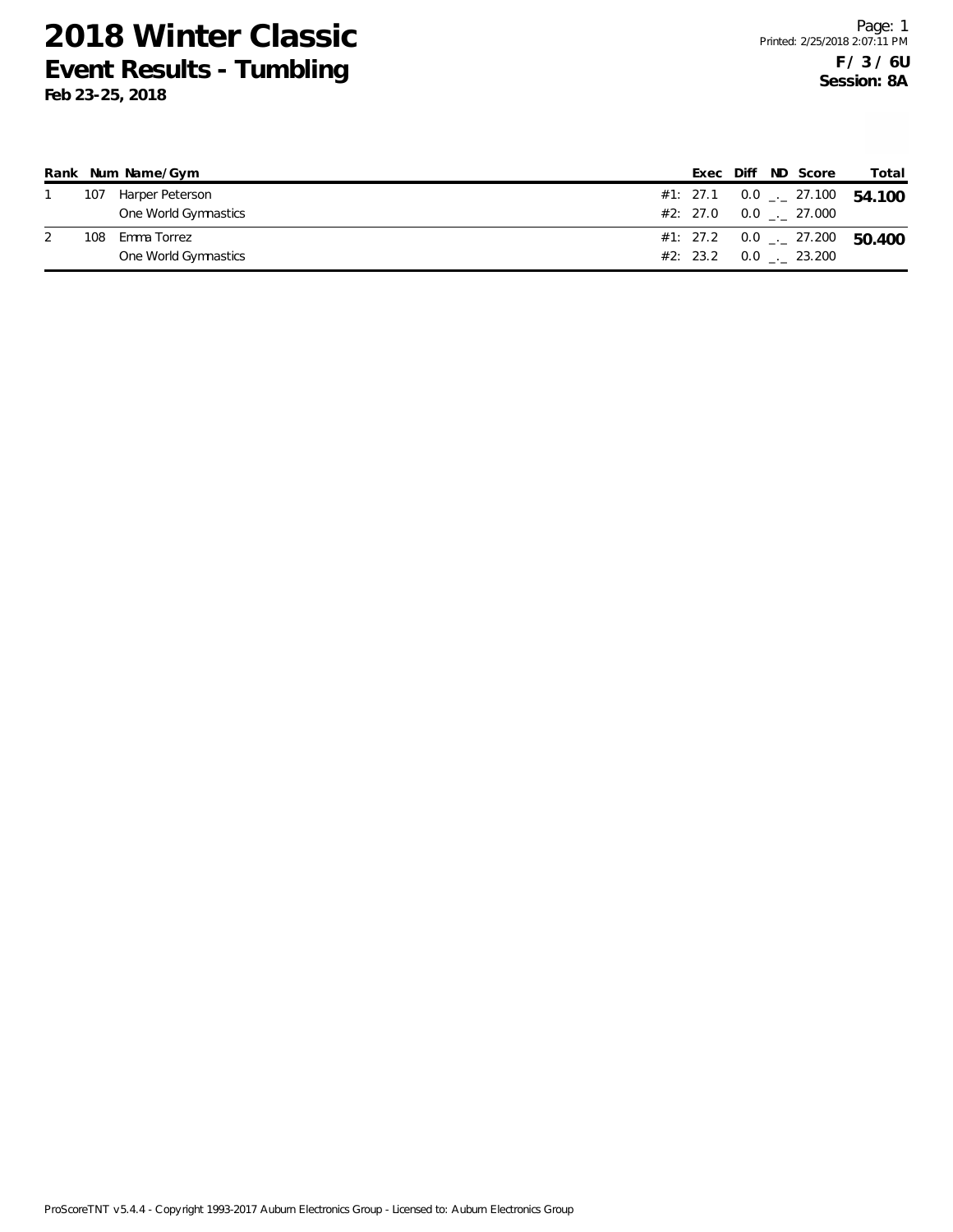|   |     | Rank Num Name/Gym             |          |  | Exec Diff ND Score           | Total                      |
|---|-----|-------------------------------|----------|--|------------------------------|----------------------------|
|   | 124 | Emilie Lentz                  | #1: 28.6 |  | $0.0$ _ $-$ 28.600           | 56.000                     |
|   |     | DeVeau's School of Gymnastics | #2: 27.4 |  | $0.0$ $_{\leftarrow}$ 27.400 |                            |
| 2 | 116 | Charlotte Torrez              | #1: 27.7 |  |                              | $0.0$ $_{-}$ 27.700 55.100 |
|   |     | One World Gymnastics          | #2: 27.4 |  | $0.0$ . 27.400               |                            |
| 3 | 125 | Giana Mele                    | #1: 23.2 |  | $0.0$ $_{-}$ 23.200          | 46.200                     |
|   |     | Mills Gymnastics USA          | #2: 23.0 |  | $0.0$ _._ 23.000             |                            |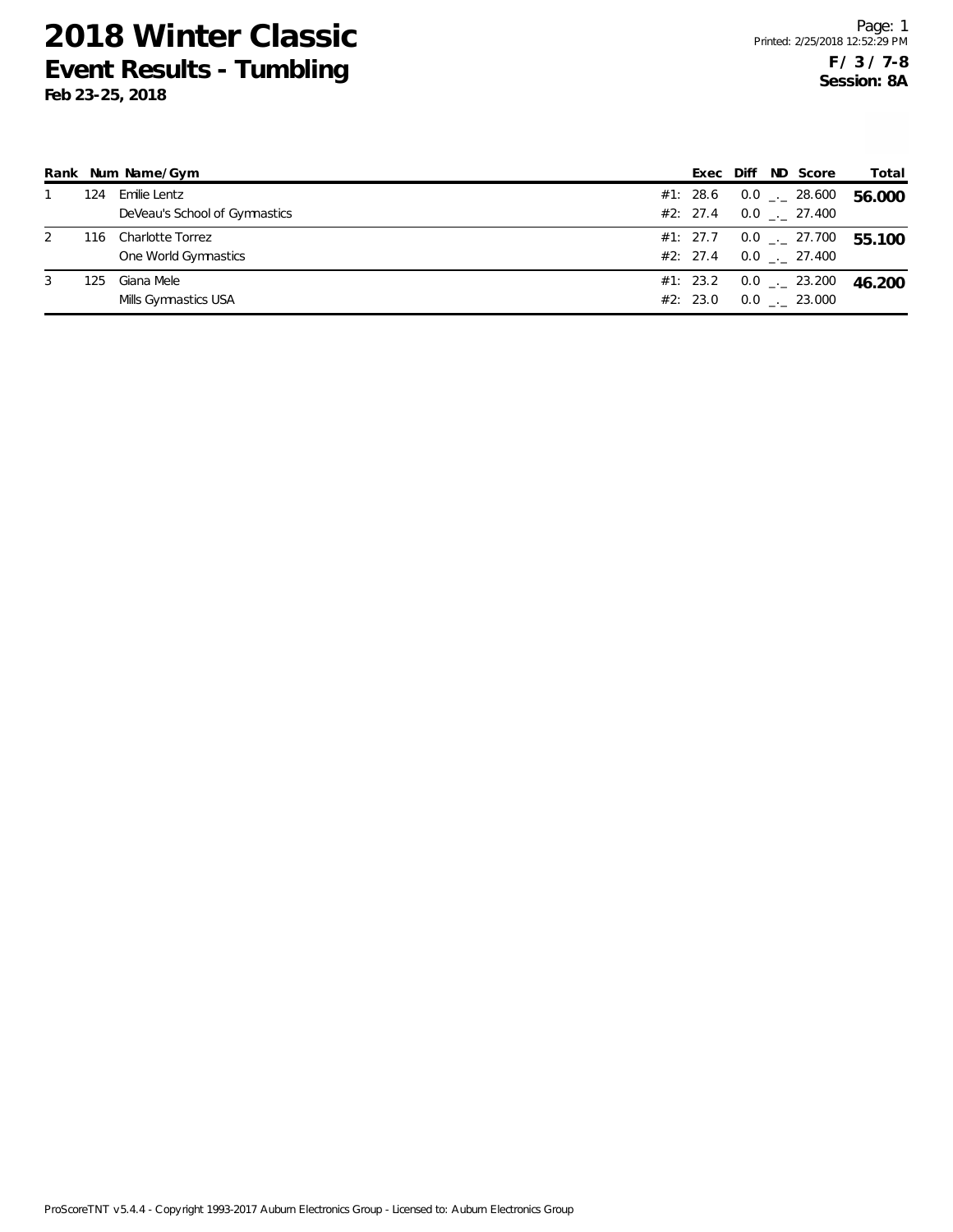|   |     | Rank Num Name/Gym                                       |                      | ND Score<br>Exec Diff                | Total  |
|---|-----|---------------------------------------------------------|----------------------|--------------------------------------|--------|
|   | 141 | Nyla Young<br>DeVeau's School of Gymnastics             | #1: 28.3<br>#2: 28.2 | $0.0$ _. 28.300<br>$0.0$ _._ 28.200  | 56.500 |
| 2 | 154 | Kendall Flynn<br>DeVeau's School of Gymnastics          | #1: 27.8<br>#2: 27.5 | $0.0$ _._ 27.800<br>$0.0$ _. 27.500  | 55.300 |
| 3 | 169 | Ella Ehrgott<br>DeVeau's School of Gymnastics           | #1: 27.5<br>#2: 27.4 | $0.0$ _._ 27.500<br>$0.0$ . 27.400   | 54.900 |
| 4 | 138 | Gabriella Griffin<br>DeVeau's School of Gymnastics      | #1: 28.0<br>#2: 26.6 | $0.0$ _._ 28.000<br>$0.0$ _._ 26.600 | 54.600 |
| 5 | 186 | <b>Addison Ginther</b><br>DeVeau's School of Gymnastics | #1: 27.4<br>#2: 24.5 | $0.0$ _. 27.400<br>$0.0$ _._ 24.500  | 51.900 |
| 6 | 174 | Kaitlyn Jacques<br>DeVeau's School of Gymnastics        | #1: 27.8<br>#2: 23.1 | $0.0$ _._ 27.800<br>$0.0$ _. 23.100  | 50.900 |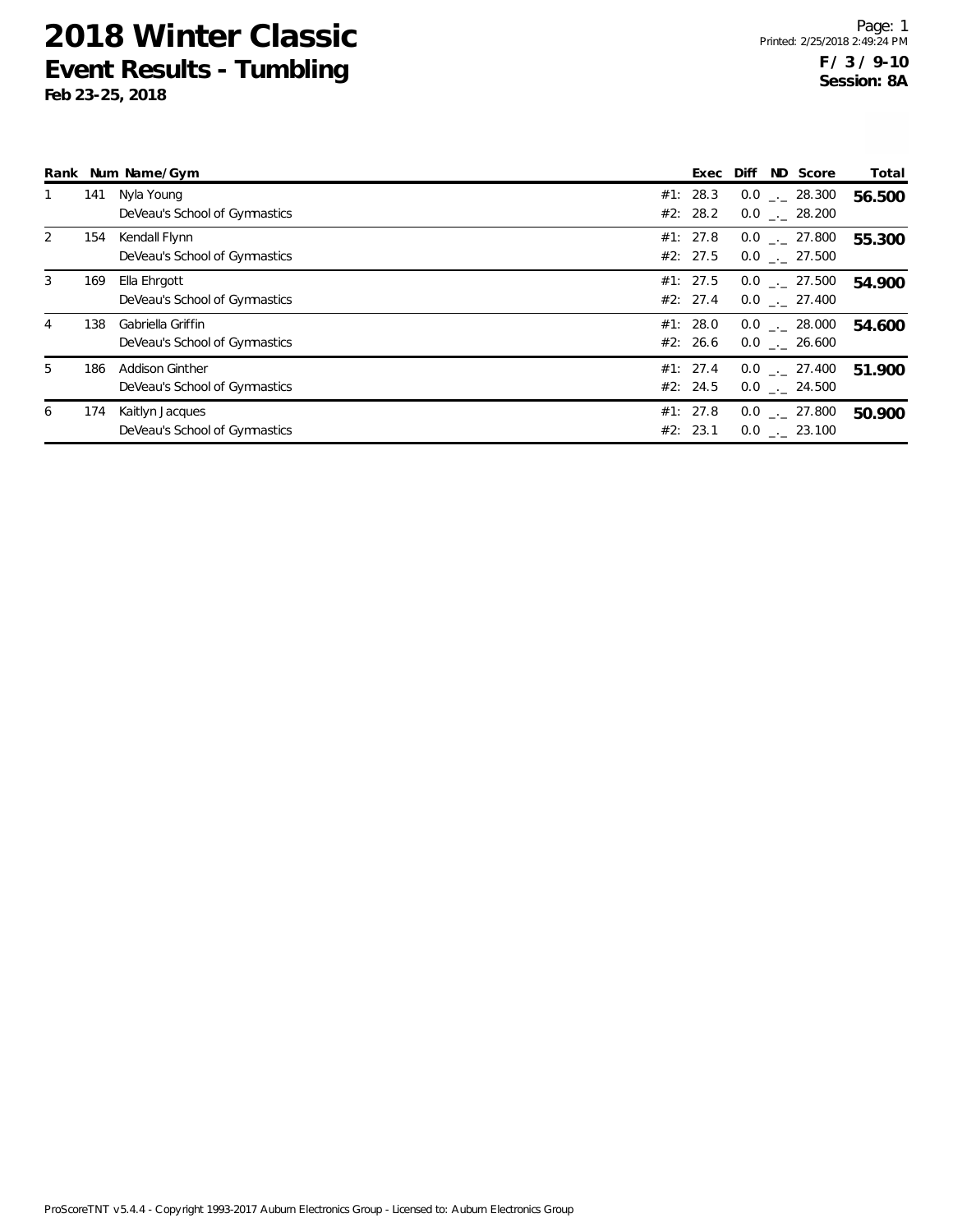|     | Rank Num Name/Gym |  |  | Exec Diff ND Score            | Total                                    |
|-----|-------------------|--|--|-------------------------------|------------------------------------------|
|     | 254 George Witte  |  |  |                               | #1: 26.1 0.0 $\frac{1}{2}$ 26.100 49.400 |
|     | Troy Gymnastics   |  |  | $#2: 23.3 \t 0.0 \t . 23.300$ |                                          |
| 242 | Nicholas Blair    |  |  |                               | #1: $0.0$ $0.0$ $_{--}$ $0.000$ $24.900$ |
|     | Troy Gymnastics   |  |  | #2: 24.9 0.0 . 24.900         |                                          |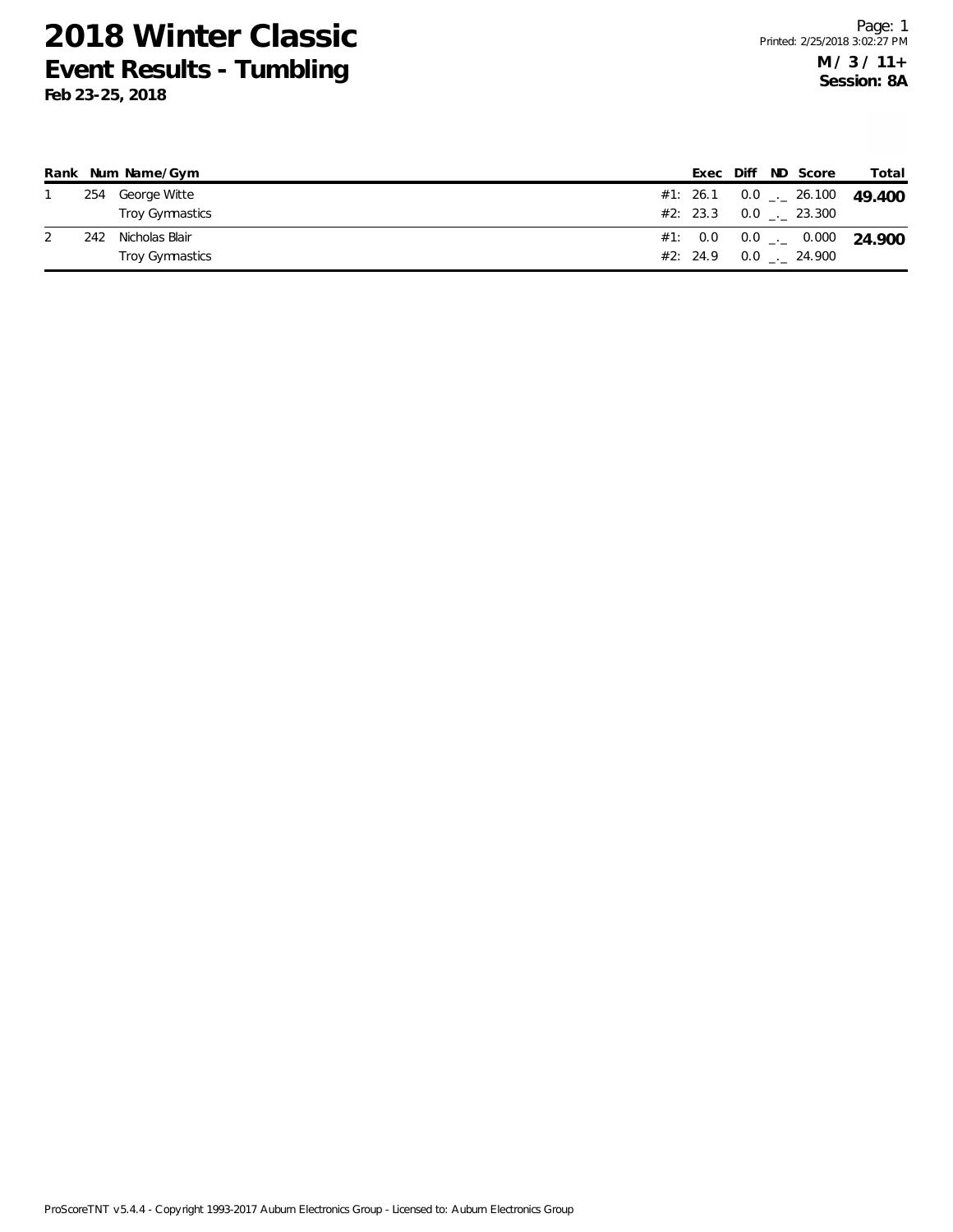|   |     | Rank Num Name/Gym                               | Exec                 | Diff | ND Score                             | Total  |
|---|-----|-------------------------------------------------|----------------------|------|--------------------------------------|--------|
|   | 830 | Danica Kelley<br>World Champions Centre         | #1: 26.8<br>#2: 27.3 |      | $0.0$ _._ 26.800<br>$0.0$ __ 27.300  | 54.100 |
| 2 | 225 | Ashlyn Groves<br><b>Troy Gymnastics</b>         | #1: 26.9<br>#2: 27.0 |      | $0.0$ . 26.900<br>$0.0$ . 27.000     | 53.900 |
| 3 | 251 | Lauren Corrington<br>Gymnastics Etc.            | #1: 25.7<br>#2: 26.1 |      | $0.0$ _._ 25.700<br>$0.0$ . 26.100   | 51.800 |
| 4 | 828 | <b>Madison Unger</b><br>World Champions Centre  | #1: 27.8<br>#2: 23.2 |      | $0.0$ _._ 27.800<br>$0.0$ _. 23.200  | 51.000 |
| 5 | 457 | Sophia Nguyen<br><b>Troy Gymnastics</b>         | #1: 27.4<br>#2: 23.3 |      | $0.0$ _._ 27.400<br>$0.0$ . 23.300   | 50.700 |
| 6 | 408 | Ella Desmarais<br>DeVeau's School of Gymnastics | #1: 27.1<br>#2: 23.2 |      | $0.0$ _._ 27.100<br>$0.0$ _._ 23.200 | 50.300 |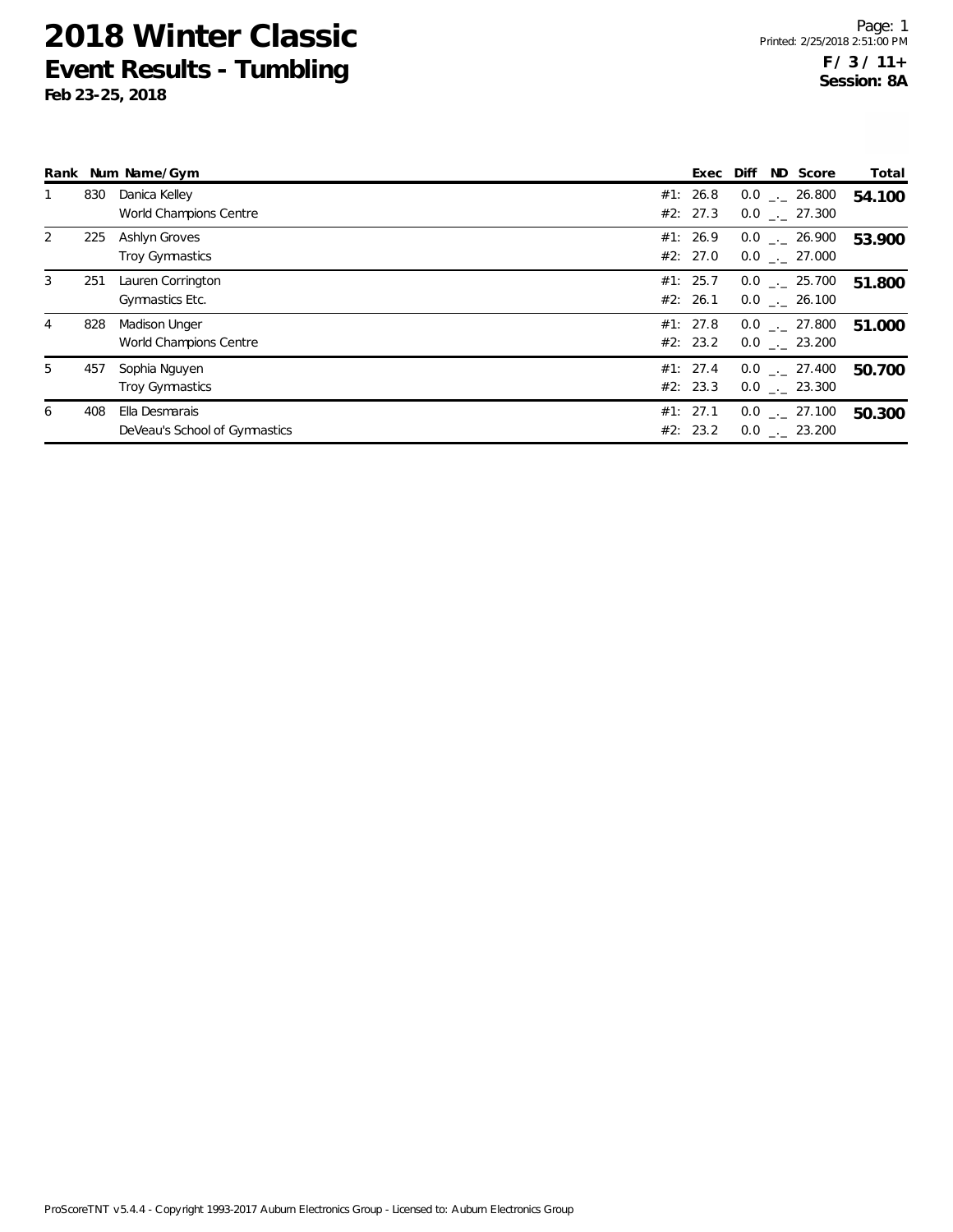|   |     | Rank Num Name/Gym                                      |                      | ND Score<br>Exec Diff                | Total  |
|---|-----|--------------------------------------------------------|----------------------|--------------------------------------|--------|
|   | 110 | Krista Black<br>DeVeau's School of Gymnastics          | #1: 28.1<br>#2: 28.5 | $0.0$ _._ 28.100<br>$0.0$ . 28.500   | 56.600 |
| 2 | 111 | Kourtlyn Hattan<br>Central Illinois Gymnastics Academy | #1: 27.4<br>#2: 28.7 | $0.0$ _._ 27.400<br>$0.0$ . 28.700   | 56.100 |
| 3 | 121 | <b>Hadley Ginther</b><br>DeVeau's School of Gymnastics | #1: 27.4<br>#2: 28.2 | $0.0$ _._ 27.400<br>$0.0$ _._ 28.200 | 55.600 |
| 4 | 117 | Tori Burks<br>Central Illinois Gymnastics Academy      | #1: 27.3<br>#2: 27.7 | $0.0$ _._ 27.300<br>$0.0$ . 27.700   | 55.000 |
| 5 | 112 | Mariah Ross<br>DeVeau's School of Gymnastics           | #1: 26.9<br>#2: 27.3 | $0.0$ _._ 26.900<br>$0.0$ . 27.300   | 54.200 |
| 6 | 126 | Makenna Dammeier<br>DeVeau's School of Gymnastics      | #1: 23.4<br>#2: 26.0 | $0.0$ _._ 23.400<br>$0.0$ . 26.000   | 49.400 |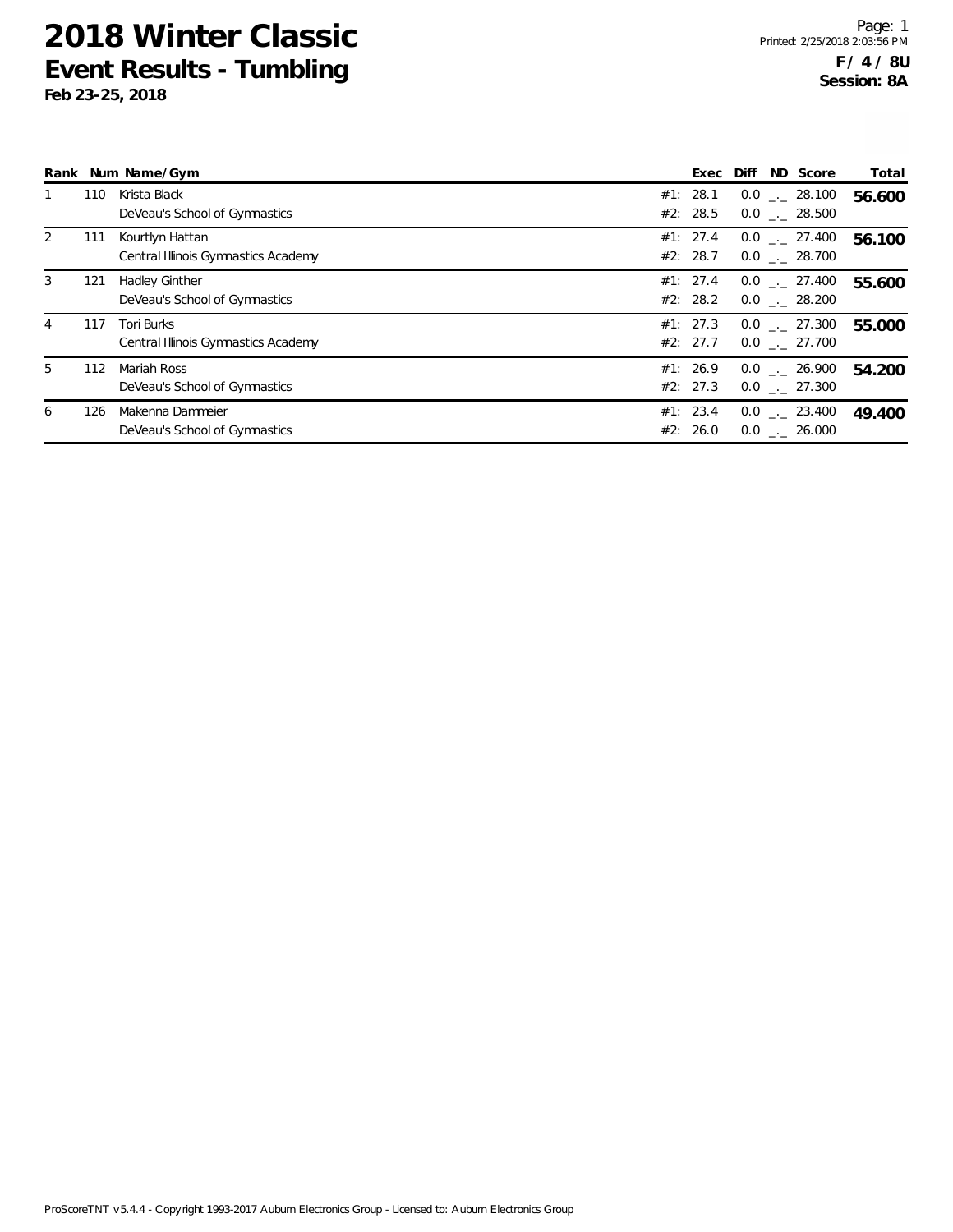|  | Rank Num Name/Gym             |  | Exec Diff ND Score             | Total |
|--|-------------------------------|--|--------------------------------|-------|
|  | 168 Sammy Young               |  | #1: 27.4 0.0 $-$ 27.400 55.100 |       |
|  | DeVeau's School of Gymnastics |  | #2: 27.7  0.0  .  27.700       |       |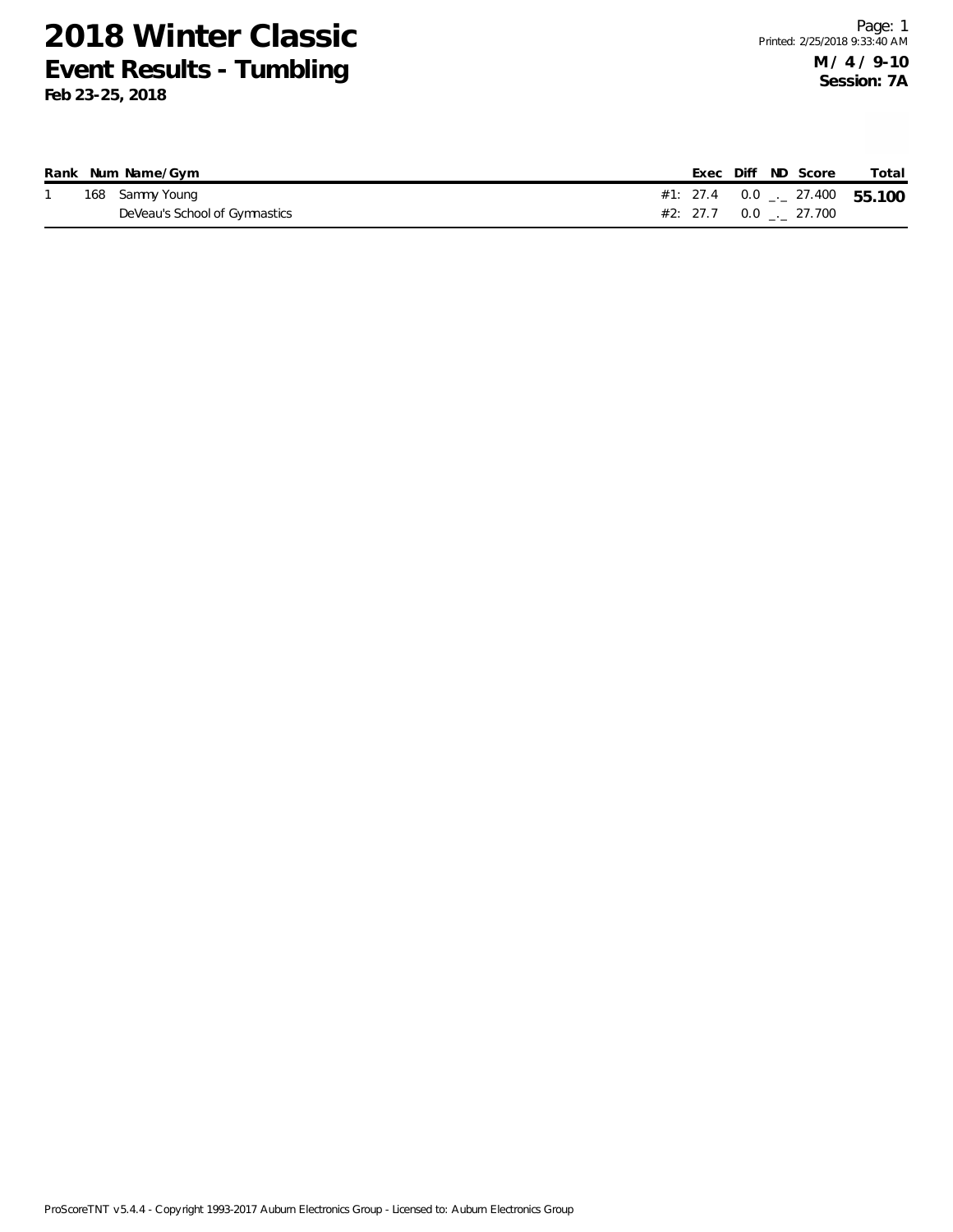|     | Rank Num Name/Gym          |  |  | Exec Diff ND Score        | Total                                        |
|-----|----------------------------|--|--|---------------------------|----------------------------------------------|
|     | 248 Patrick Kase           |  |  |                           | #1: 27.2 $0.0$ $_{\leftarrow}$ 27.200 54.700 |
|     | Gleasons Gymnastics School |  |  | $#2: 27.5 0.0$ $-.27.500$ |                                              |
| 219 | Blake Heinonen             |  |  |                           | #1: 26.8 0.0 $\frac{1}{2}$ 26.800 53.800     |
|     | Gymnastics Etc.            |  |  | #2: 27.0 0.0 . 27.000     |                                              |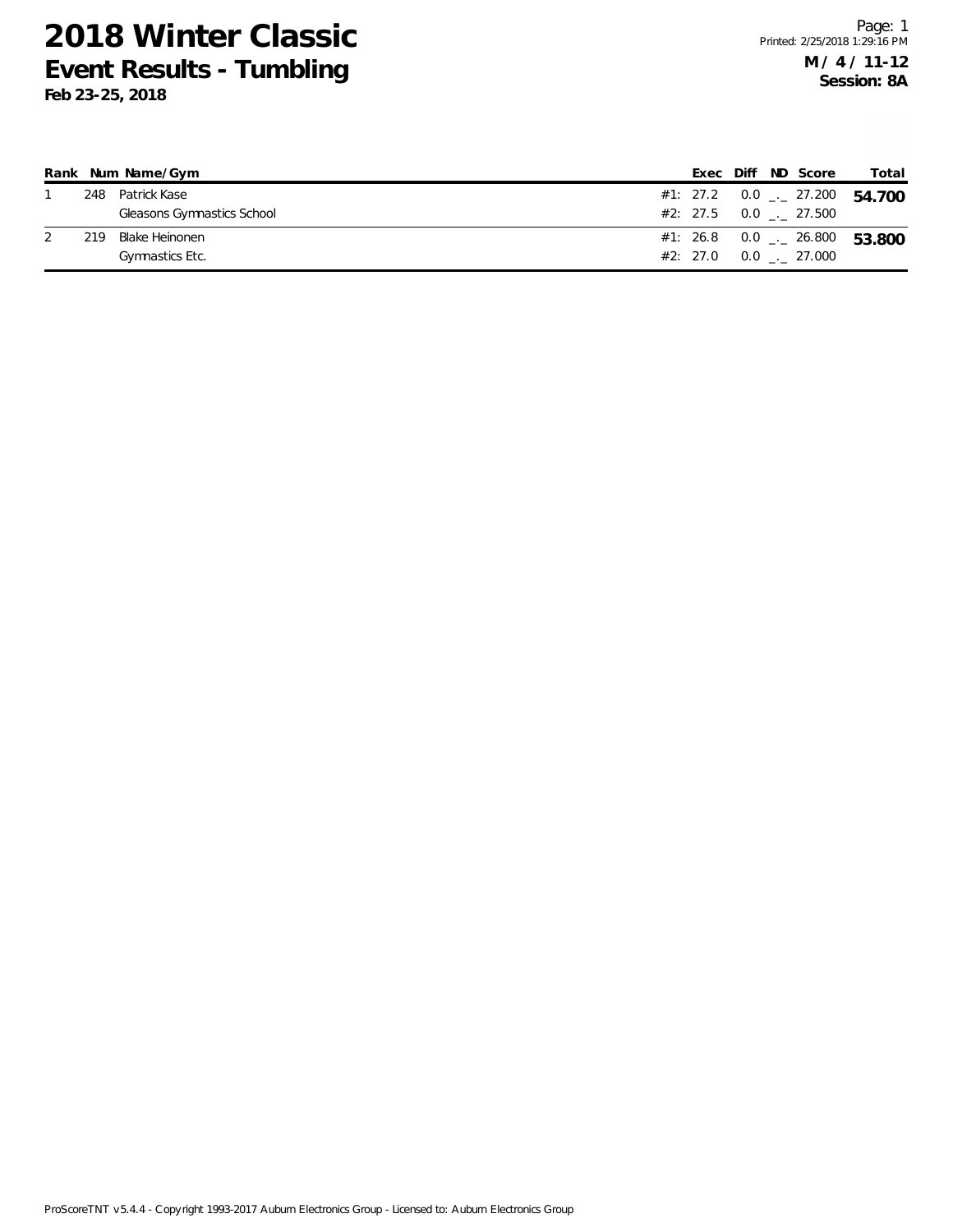|       |     | Rank Num Name/Gym                                      |            | Exec                   | ND Score<br>Diff                    | Total  |
|-------|-----|--------------------------------------------------------|------------|------------------------|-------------------------------------|--------|
| 1     | 260 | <b>Madison Brooks</b><br>DeVeau's School of Gymnastics |            | #1: 28.5<br>#2: 28.6   | $0.0$ _ 28.500<br>$0.0$ _ 28.600    | 57.100 |
| 2     | 325 | Riley Catlin<br>Troy Gymnastics                        | #1:<br>#2: | 28.1<br>28.5           | $0.0$ _ 28.100<br>$0.0$ _ 28.500    | 56.600 |
| 3     | 293 | Addison Marsh<br>DeVeau's School of Gymnastics         |            | #1: 28.0<br>#2: 28.3   | $0.0$ _ 28.000<br>$0.0$ _ 28.300    | 56.300 |
| 4     | 275 | Zoe Dumas<br>The Flip Shop                             | #2:        | #1: 27.6<br>28.5       | $0.0$ _ 27.600<br>$0.0$ _ 28.500    | 56.100 |
| 5     | 198 | Addyson Burroughs<br><b>Integrity Athletics</b>        |            | #1: $27.5$<br>#2: 28.2 | $0.0$ _ 27.500<br>$0.0$ _ 28.200    | 55.700 |
| 6     | 272 | Olivia Liuzzo<br>Mills Gymnastics USA                  |            | #1: 27.9<br>#2: 27.4   | $0.0$ _ 27.900<br>$0.0$ _ 27.400    | 55.300 |
| $7^*$ | 257 | Teya Baxter<br>Seattle Gymnastics-Ballard              |            | #1: 26.9<br>#2: 27.7   | $0.0$ _ 26.900<br>$0.0$ _ 27.700    | 54.600 |
| $7^*$ | 207 | Ellie Callahan<br>Integrity Athletics                  |            | #1: 27.3<br>#2: 27.3   | $0.0$ _ 27.300<br>$0.0$ _ 27.300    | 54.600 |
| $9*$  | 220 | Samantha Koch<br>Troy Gymnastics                       |            | #1: 27.1<br>#2: 27.3   | $0.0$ _ 27.100<br>$0.0$ _ 27.300    | 54.400 |
| $9*$  | 218 | Lauren King<br><b>Troy Gymnastics</b>                  |            | #1: 27.0<br>#2: 27.4   | $0.0$ _ 27.000<br>$0.0$ _ 27.400    | 54.400 |
| 11    | 213 | Gabriella Ferrin<br>Airborne Academy                   |            | #1: 26.7<br>#2: 27.4   | $0.0$ _ 26.700<br>$0.0$ _ 27.400    | 54.100 |
| 12    | 281 | Veda Puzzuoli<br>Flipspot Gymnastics and Cheer         | #1:        | 26.7<br>#2: 26.4       | $0.0$ _ 26.700<br>$0.0$ _ $-26.400$ | 53.100 |
| 13    | 321 | Arianna Goelzer<br>Gleasons Gymnastics School          | #1:        | 25.1<br>#2: 27.5       | $0.0$ _ 25.100<br>$0.0$ _ 27.500    | 52.600 |
| 14    | 300 | Donyanna Pannell<br>DeVeau's School of Gymnastics      |            | #1: 25.5<br>#2: 25.6   | $0.0$ _ 25.500<br>$0.0$ _ 25.600    | 51.100 |
| 15    | 202 | <b>Addyson Starnes</b><br><b>MJM Studios</b>           | #1:<br>#2: | 25.1<br>25.4           | $0.0$ _ 25.100<br>$0.0$ _ 25.400    | 50.500 |
| 16    | 238 | Laila Fredericks<br>Mills Gymnastics USA               | #1:        | 25.2<br>#2: 25.0       | $0.0$ _ 25.200<br>$0.0$ _ 25.000    | 50.200 |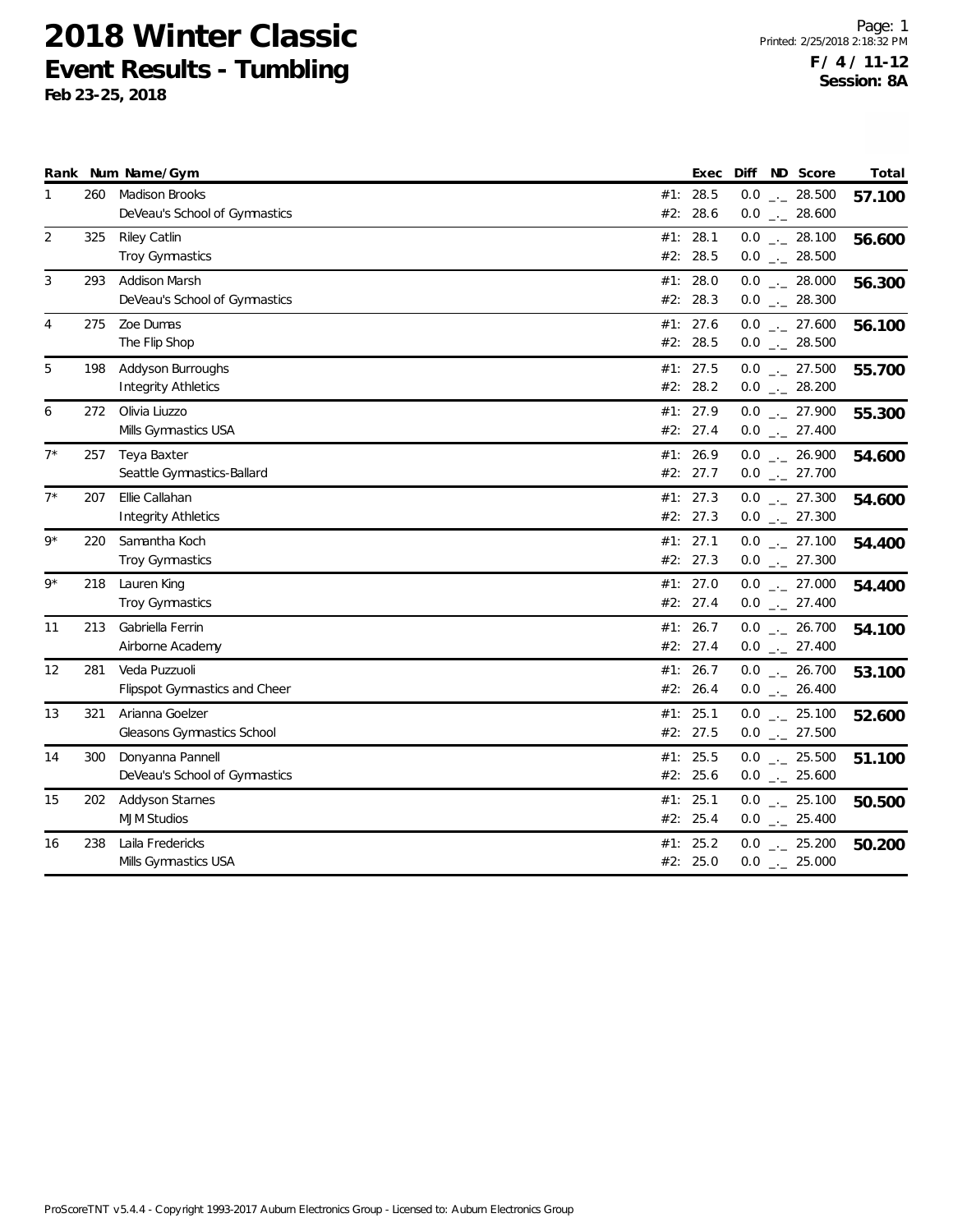|   |     | Rank Num Name/Gym                                        | Exec                 | Diff                                 | ND Score | Total  |
|---|-----|----------------------------------------------------------|----------------------|--------------------------------------|----------|--------|
|   | 487 | Madelyn Boxler<br>DeVeau's School of Gymnastics          | #1: 27.8<br>#2: 28.2 | $0.0$ _._ 27.800<br>$0.0$ _ 28.200   |          | 56.000 |
| 2 | 404 | Samantha Mazzola<br><b>Flipspot Gymnastics and Cheer</b> | #1: 27.3<br>#2: 27.8 | $0.0$ _ 27.300<br>$0.0$ _._ 27.800   |          | 55.100 |
| 3 | 349 | Kadence Lamberson<br>Central Illinois Gymnastics Academy | #1: 27.6<br>#2: 27.4 | $0.0$ _._ 27.600<br>$0.0$ _._ 27.400 |          | 55.000 |
| 4 | 396 | Makayla Blyden<br><b>Troy Gymnastics</b>                 | #1: 28.0<br>#2: 26.5 | $0.0$ _._ 28.000<br>$0.0$ _._ 26.500 |          | 54.500 |
| 5 | 354 | Abagayle Ahlquist<br>Gleasons Gymnastics Maple Grove     | #1: 26.8<br>#2: 27.6 | $0.0$ _ 26.800<br>$0.0$ _ 27.600     |          | 54.400 |
| 6 | 341 | Savana Sonier<br>Airborne Academy                        | #1: 27.3<br>#2: 27.0 | $0.0$ _._ 27.300<br>$0.0$ _._ 27.000 |          | 54.300 |
|   | 406 | Cartney Clark<br>Airborne Academy                        | #1: 26.5<br>#2: 26.7 | $0.0$ _._ 26.500<br>$0.0$ _ 26.700   |          | 53.200 |
| 8 | 360 | Mackenzie Davis<br>Unique Sports Academy                 | #1: 26.2<br>#2: 26.9 | $0.0$ _._ 26.200<br>$0.0$ _._ 26.900 |          | 53.100 |
| 9 | 829 | Samantha Murfin<br>World Champions Centre                | #1: 25.6<br>#2: 26.9 | $0.0$ _._ 25.600<br>$0.0$ _ 26.900   |          | 52.500 |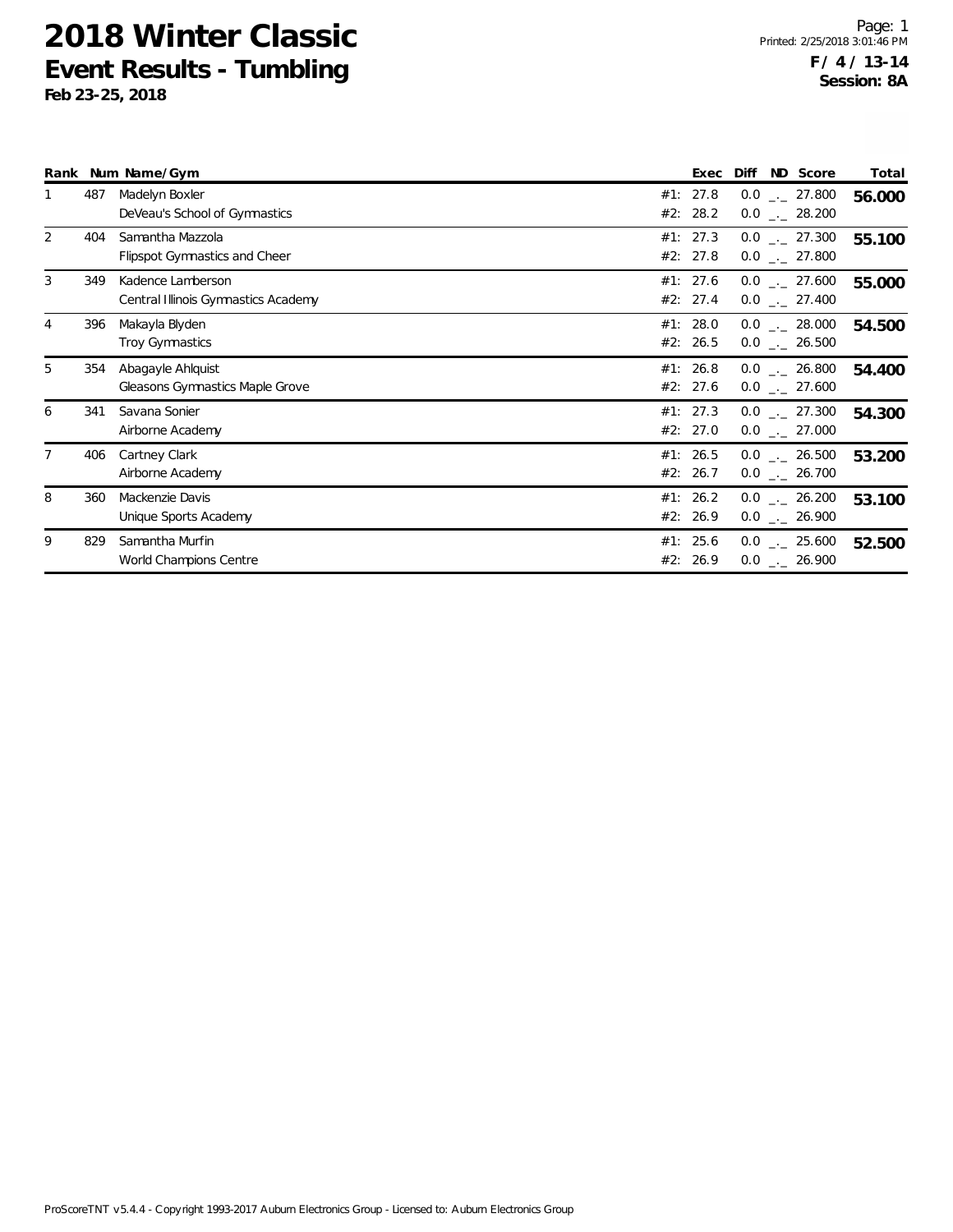|  | Rank Num Name/Gym          |  |  | Exec Diff ND Score                                                                                                                                                                                                                                                                                                     | Total |
|--|----------------------------|--|--|------------------------------------------------------------------------------------------------------------------------------------------------------------------------------------------------------------------------------------------------------------------------------------------------------------------------|-------|
|  | 544 Peter Kearney          |  |  | #1: 0.0 0.0 $_{-}$ 0.000 0.000                                                                                                                                                                                                                                                                                         |       |
|  | Seattle Gymnastics-Ballard |  |  | #2: $\frac{1}{2}$ $\frac{1}{2}$ $\frac{1}{2}$ $\frac{1}{2}$ $\frac{1}{2}$ $\frac{1}{2}$ $\frac{1}{2}$ $\frac{1}{2}$ $\frac{1}{2}$ $\frac{1}{2}$ $\frac{1}{2}$ $\frac{1}{2}$ $\frac{1}{2}$ $\frac{1}{2}$ $\frac{1}{2}$ $\frac{1}{2}$ $\frac{1}{2}$ $\frac{1}{2}$ $\frac{1}{2}$ $\frac{1}{2}$ $\frac{1}{2}$ $\frac{1}{2$ |       |